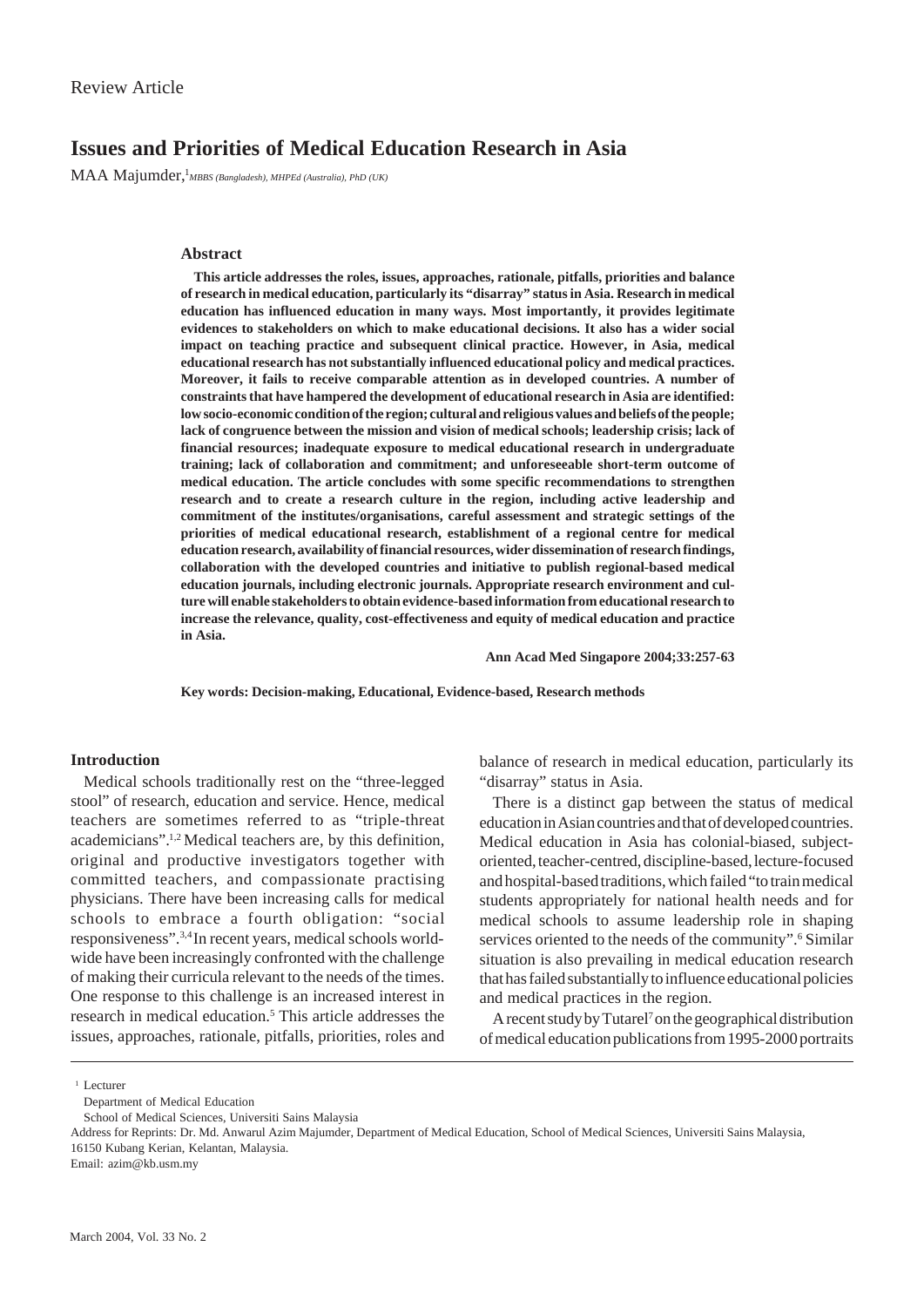the alarming situation of the medical educational research in Asia. Papers published from Asia in *Academic Medicine* (1%) and *Medical Education* (8%) were negligible in number. Efforts are desperately needed to bridge the information gap between the developed and developing countries and to minimise "information poverty" in this "resource-poor" region in order to improve the quality of medical education and healthcare services.<sup>8</sup>

# **Educational Research: Recent Trends**

Research in education generally falls into either the quantitative or qualitative tradition. Irby<sup>9</sup> has depicted this dichotomy in medical education in 2 ways: biomedical and holistic. Cribb and Bignold<sup>10</sup> described this scenario as a tension between "objectifying" and "humanising" trends in medical education. To date, the biomedical or objectifying approach has dominated medical education. In recent years, there has been a shift from models of research based on quantitative, experimental and quasi-experimental methodologies towards qualitative and descriptive methods of research in naturalistic settings.11,12 In a study of research projects in medical education in the United Kingdom (UK), Grant<sup>12</sup> reported that most of the research undertaken was non-experimental and was, in fact, qualitative. Qualitative research was found to be much more appropriate in assessing the effectiveness of educational programmes.<sup>13</sup>

Harden<sup>5</sup> described 5 approaches to research in medical education: experimental, fact-finding, action research, openended research and creative research. Recognising the limitations of other approaches, he suggested that action research is the "heart" of medical education. Due to its practical and problem-solving nature, action research is very popular among teacher-researchers.

### **Does Medical Education Research Matter?**

Research in medical education usually deals with the scholarly analysis of context, input, processes and outcomes of educational programmes in order to improve their functioning by providing new evidence either for decisionmaking or to advocate a change in the system.<sup>5</sup> Over the years, it has contributed substantially to the understanding of the learning process by exploring and examining educational theories and curricular and pedagogic policies and processes, recognising and examining trends in education, identifying difficult and problematic areas and providing descriptions of these with appropriate solutions. It also has influenced education in many ways and underpins many of the recommendations put forth to governmental and non-governmental organisations, which have influenced policies and the practice of medical education worldwide. Most importantly, research provides legitimate evidence to stakeholders on which to make educational decisions. Armed with knowledge and supported by findings, one is able to identify more easily the merits and demerits of traditional practices, and is less likely to follow blindly the latest educational fad. Any area in medical education can be a focus of research as it is almost a virgin area. The main aim of research, as Harden<sup>5</sup> has described, is to bridge the gap between educational theory and the practice of the subject.

Research has its wider "social impact" – the ability to bring about changes – on teaching practice and subsequent clinical practice.<sup>14</sup> It supports a fertile educational environment. The results of research "have impact on how medical students and doctors learn, how they are taught, assessed and selected, and how their courses are organised, funded and administered".<sup>15</sup> Areas of major development in medical education research include basic research on the nature of medical expertise, problem-based learning (PBL), performance assessment, continuing education and assessment of practising physicians.16 Through appropriate research, medical schools fulfil one of its social contract: improving the healthcare of the population. Thus, medical education research certainly "has its impact at the bedside, in the consulting room and in the wider community".15

# **Recent Trend: Evidence to Guide Educational Decision-making**

Currently, in medical education, a trend has emerged to utilise "trustable research findings" in place of "personal opinions" as a basis for educational management and decision-making.17 The educational community is also becoming more aware of the importance of evidence in educational decision-making. It is also expected that educational researchers, teachers, academic administrators, health managers, care-providers and policy-makers, join together to develop strategies, and set priorities to enable educational research to guide future medical education, justify huge investment and address social accountability.3,4,15,18,19 This has given rise to "evidencebased medicine (EBM)" and "best evidence medical education (BEME)".17,20,21 Utilising the research findings, most medical schools are inclined to move from opinionbased tradition to evidence-based education. BEME is the practice and implementation of methods and approaches to education based on the best evidence available to teachers in their practice.<sup>21</sup>

# **Medical Education Research in Asia: Law of Diminishing Non-returns?**

Medical education research has gained importance in medical schools in the developed countries. However, it has not received the same level of attention elsewhere, especially in Asian countries, and the problems associated with undertaking such activities are profound and seem intractable (Table 1).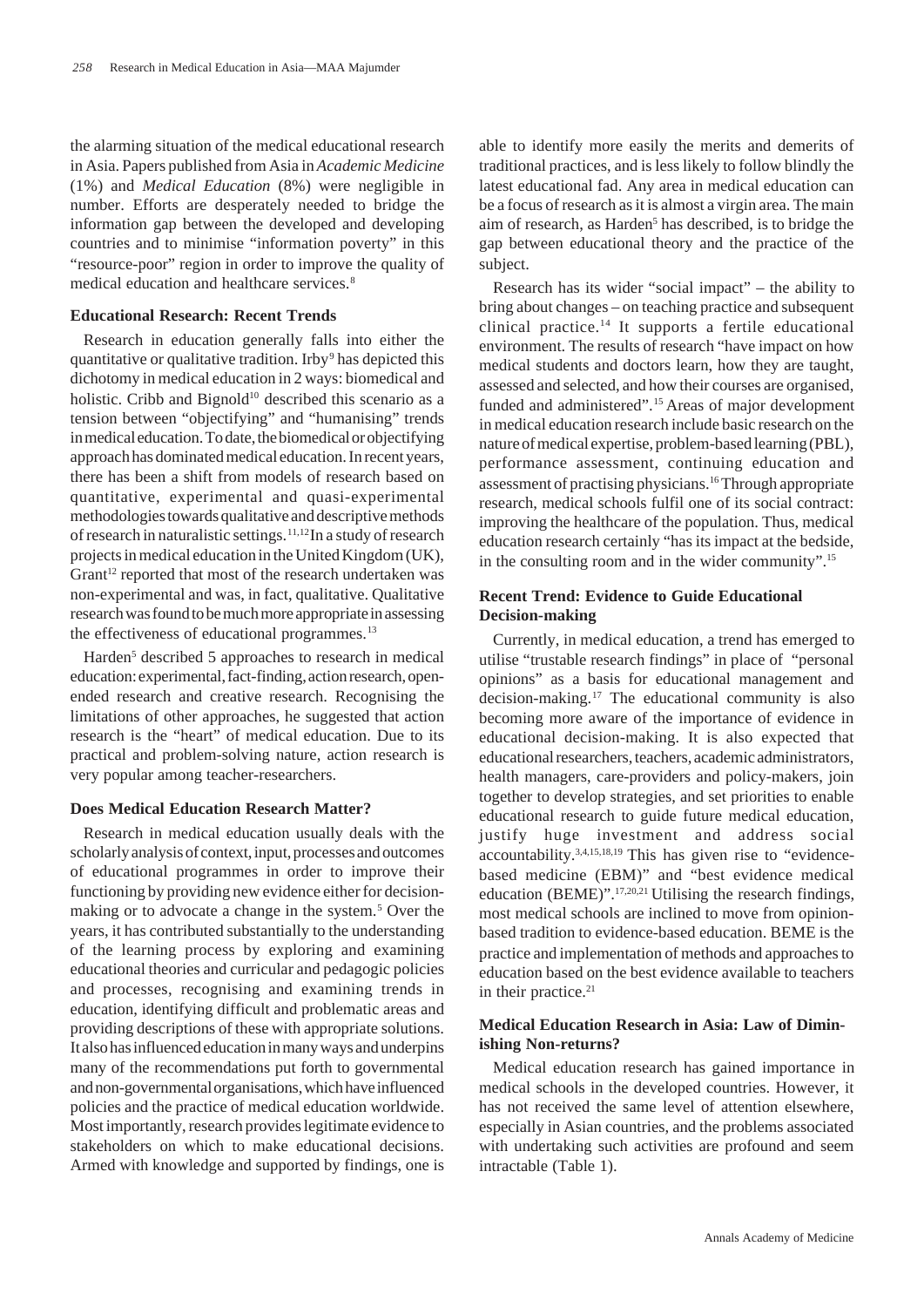|  |  |  |  | Table 1. Barriers to Medical Education Research in Asia |  |  |  |
|--|--|--|--|---------------------------------------------------------|--|--|--|
|--|--|--|--|---------------------------------------------------------|--|--|--|

Poor socio-economic condition

- Lack of funds
- Donor-funded projects: "commissioned research"

Cultural and religious conservatism

Lack of relevance

- Medical training ignores community health needs
- Research has different purposes, scopes and outcomes
- Leadership crisis
	- No institute to undertake medical education experiments
	- No "culturally relevant" policy and guidelines
	- Half-hearted commitments of regional and international organisations
	- 'Brain drain' of health professionals due to poor working environment

Faculty development

- "Triple-threat model" inhibits educational research
- Low availability of training on qualitative research methodology
- Educational research reaps no professional reward
- Weak collaboration among departments and institutes

Information poverty

- Lack of up-to-date books and journals
- High subscription costs of journals
- No regional medical education journal
- Scanty publication: language barrier, editorial bias, uncertainty among professionals about journal options for their publications
- Poor Information Technology facilities and training
- Information gap between developed and developing countries

Unforeseeable short-term research outcome

**-** Impact on healthcare is difficult to assess and is long-term in nature

### *Poor Socio-economic Condition*

The main problem that hampered the development of medical education research is the socio-economic conditions found in most Asian countries. According to the World Bank, about 66% of countries are "low-income economies" or "lower-middle-income economies".22 In most countries, donor-funded and foreign consultant-dependent medical educational projects are initiated with an interest to claim visible and fairly immediate results that have little scope for priority-based research in medical education. These projects fail to strengthen the local research culture and mostly conduct research with limited output. Sometimes, these projects are halted suddenly due to a change in the donor's mission or to changes in the government or political situation of the country. This was the case with the Further Improvement of Medical Colleges Project<sup>23</sup> in Bangladesh funded by the World Bank and Overseas Development Administration (ODA) in the UK, which was abandoned at its peak hour of achievements. Moreover, the education system in most countries was developed from the ideology of their colonial legacy, which fails to meet the needs of the community. Without local needs and involvement, research

remains a rather artificial activity heavily dependent on foreign funds and responsive only to concerns outside of Asia.

#### *Cultural and Religious Conservatism*

Cultural and religious beliefs and values also play an important role. Asians are known to be culturally and religiously conservative. They tend to support the existing social, political and educational arrangements and are reluctant to provide information – an attitude developed and inherited from their colonial past. Moreover, the intentions of those who seek information become highly suspect; consequently, the information given is sometimes unreliable or non-productive. Many well-documented medical education research projects conducted in the region have not been published. Even if they are published, it is only in local journals, and sometimes in their native language rather than in well-established international journals. This is due probably to a combination of conservatism and poor grasp of English among professionals. Other factors for poor research activity and publications include editorial bias (low interest in developing countries, ignorance of local research conditions and weak representation of developing countries on journal editorial boards), uncertainty among professionals about journal options for their publications, poor access to information due to the high costs of journals and books and limited Information Technology (IT) facilities.<sup>7,8</sup>

#### *Incongruence Between Mission and Vision*

Medical education in Asia is not need-based. Major decisions about medical education and healthcare are often made by bureaucrats based on advice from international donor agencies. The decisions are based on national and international political and economic interests, deliberately ignoring the relevance of medical education research. Educational research is meant to benefit teaching and learning. At present, research conducted by medical schools, health ministries and other agencies have different purposes, scopes and outcomes. Moreover, as most educational innovations and researches are conducted in Western countries, it is sometimes difficult to transfer those in Asian context.

#### *Leadership Crisis*

There are about 850 medical schools in 50 Asian countries;24 unfortunately, not a single one of them has flourished like McMaster University, University of New Castle, University of Maastricht, University of Dundee and the University of Illinois at Chicago to carry the medical education flag in Asia and to foster medical education experiments.

The regional and national associations of medical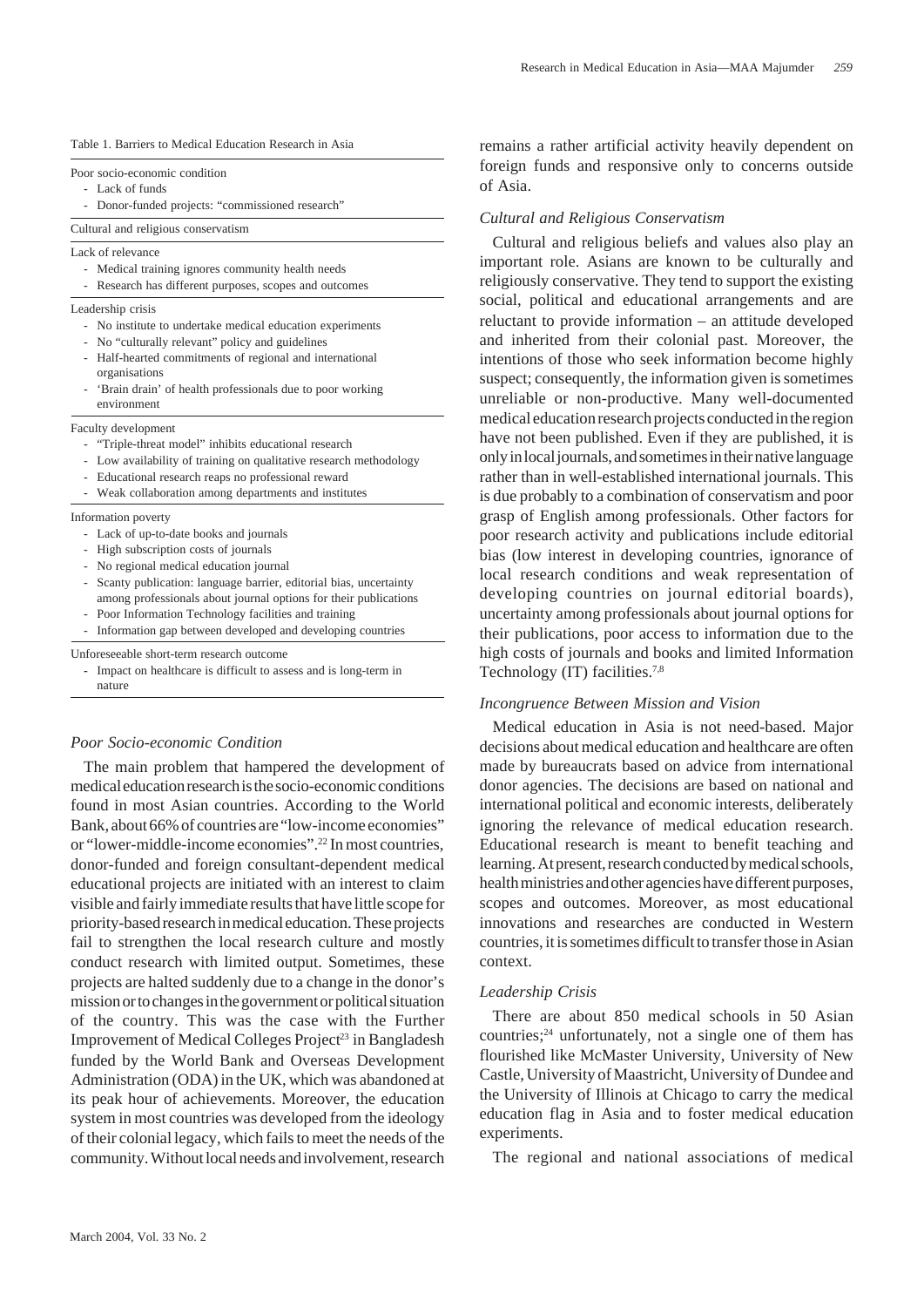education tend to lead a quiet life, conducting sporadic activities. Academic and research leadership, with true commitment to medical education, has yet to develop. Ironically, number of renowned medical educationists in Asia have, and still are, contributed much in developed countries. This "brain drain" may have come about because they failed to find a suitable environment to contribute in their own country.

Unlike the developed countries, international organisations and regional and national associations/councils fail to prescribe specific and "culturally relevant" medical education policies suited to their own regions. The Edinburgh Declaration,25 crafted by the World Federation for Medical Education (WFME) in 1988, and intended to bring changes to medical education worldwide, has failed to impact on the region. Half-hearted commitment of these organisations is also a limiting factor; for example, WFME is yet to organise its global activity in any Asian countries on medical education.

### *Lack of Financial Resources*

Another important problem is funding for this field, which is neither pure medicine nor pure education.<sup>12</sup> For the health sector, fund allocation is less than adequate, and most of this limited fund is directed towards hospitals ignoring education and training. Above all, educational projects often fail to fit into the defined scope of the research grants of various organisations as they do not have obvious "industry linkages and commercialisation potential".26 Leading organisations in education and healthcare are more interested in investing their resources in research in disease prevention and promotion. International pharmaceutical companies often like to seize the opportunity to undertake clinical drug trials in Asian countries to advance their commercial agenda. Unfortunately, renowned medical teachers and clinicians often fall into this trap and ignore the real needs of their countries.

The author's own experiences from working in Asian countries have shown that the funds available for research and development in medical education are paltry, amounting to little more than a couple of decent grants for clinical research. It sometimes happens that research committees in medical schools accord low priority to medical educational research proposals by labelling them as "faculty development programmes" and give the verdict that monetary involvement or investment is not necessary, as the project has no commercial potential. Pirrie<sup>27</sup> has described this scenario as the "law of diminishing nonreturns" in medical education research. The professional self-esteem of teachers, Bligh and Parsell<sup>15</sup> have expressed, may take a tumble when they learnt that their research proposals have been dismissed as such or rated as having

little importance. Pirrie's concern is more than that of the "status" of the teacher: "It is not just the *amour proper* of individual researchers that is at stake. The fact is that the persistence of the *status quo* effectively blocks the advancement and regeneration of medical education research".27 This situation cripples the medical education system and, in a long run, lowers the quality of healthcare of a country.

Evaluation becomes necessary whenever an innovation or intervention is carried out to document its impact. The development of such technology to measure a broad array of programme parameters is often costly and logistically difficult. When budgets are tight, policymakers are interested, wrongly, to channel scarce funds to meet basic programme needs rather than programme evaluation.<sup>28</sup>

Poor allocation of funds leads to a shortage of books and journals on medical education in the libraries of medical schools. The shelves of most medical libraries are filled with outdated books that hamper medical teachers' pursuit of education research. Moreover, the lack of computer facilities and IT training restricts medical professionals' access to on-line medical education and other related journals and information.

Medical education departments/units in most medical schools lack funding and resources. Often, teaching staff from other departments act as part-time faculties. Medical educators are sometimes perceived as aliens since their tasks are restricted to certain educational aspects. Funds are also seldom available for staff to attend conferences to disseminate study findings and share information and ideas.

# *Inadequate Exposure to Education Research Methodology*

The lack of adequate emphasis on research methodology and bioethics in undergraduate medical education results in medical graduates (and future teachers) being unfamiliar with these concepts. Training on research methodology for medical teachers and healthcare professionals focuses mainly on the quantitative model. Such an emphasis encourages teachers to use quantitative methods to assess the effectiveness of educational innovations or interventions even when qualitative methods may be much more appropriate<sup>13</sup>. The use of randomised control trial (RCT), which is considered as the gold standard of outcome research, is seldom used in medical education<sup>29,30</sup>

Curriculum committee members, policymakers, teachers with a clinical background and members of funding agencies are familiar with biomedical approaches to research and, hence, feel uneasy with projects that focus on educational interventions. Under- or non-representation of medical educationists in committees renders the situation even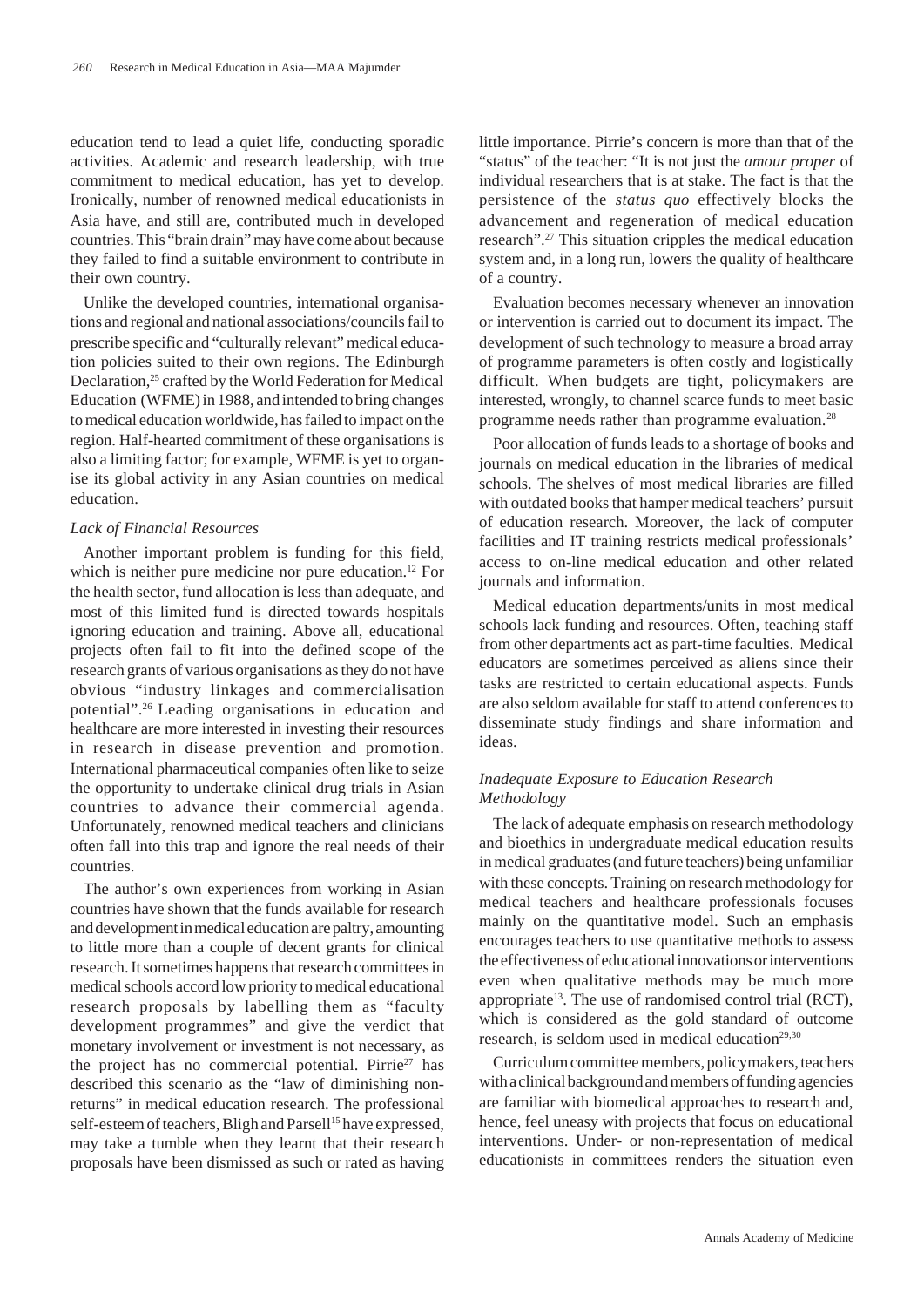more critical.

The traditional "triple-threat model" is being used as the main basis for faculty development and meting out rewards in most medical schools in the region. Productive clinical research is the major criterion used in handing out promotions and rewards in various disciplines while a lower status is accorded to teaching. Sadly, the pursuit of educational research by medical teachers does not lead to any commensurate professional rewards.

### *Lack of Collaboration and Commitment*

In the developed countries, various professionals, such as clinicians and basic scientists, educators, psychologists and social scientists, have joined hands to pursue medical education in an effort to enrich their disciplines.15 In Asia, this phenomenon is mostly absent. Even within the same university, collaboration between the medical education department and other departments is often non-existent.

One vivid manifestation of the low commitment placed on the educational research is the lack of quality journals widely available and dedicated to medical education in Asia. Medical education journals, such as *Medical Education*, *Medical Teacher*, *Academic Medicine*, *Teaching Learning in Medicine*, *Education for Health*, *Basic Science Educator*, and *Meducator* originated from the developed countries and are expensive for individual or institutional subscription. However, no attempt has been made to publish an "Asian version", which can be made more affordable.

### *Unforeseeable Short-term Research Outcome*

 Evaluation of educational programmes is hardly practised in the region. Any assessment of the precise impact of educational programmes on healthcare is a longterm task, as it focuses on healthcare improvement of the community which is not readily or immediately measurable. It is also sometimes hard to make a link between a proposed intervention/innovation in medical education and its impact on tomorrow's doctors<sup>31</sup> and patient care.<sup>32</sup> This leads to a misunderstanding of research in medical education and what it can offer.

## **Recommendations and Conclusion**

Like other parts of the world, medical education in Asia has also experienced many changes and challenges in the last few years. Most countries have taken initiatives to reform medical education in order to make their curricula more responsive to the needs of their countries and communities. The profile of the doctor has been refashioned; the curricula has been reviewed with an increased use of community as learning resources; innovative approaches to medical education, such as problem-based learning $6,33$ and community-oriented education<sup>6</sup> have been adopted; greater flexibility has been introduced into the educational

#### Table 2. Ways to Strengthen Research Capabilities in Medical Education in Asia

#### Leadership and commitment

- **-** Developing "culturally relevant" regional guidelines for medical education
- Active commitment of institutes and organisations to medical education
- Provisions for curriculum evaluation, quality assurance and accreditation mechanism

Relevance

- Community needs assessment
- Strategic setting of priorities for educational research
- Ongoing and inbuilt curriculum evaluation mechanisms
- Evidence-based decision-making

Establishment of centre for medical education research

- Needs analysis
- Training health professionals
- Funding research projects
- Creating a research environment
- "Clearing house" for educational literature

- Publishing journals

Availability of financial resources

- Establishing and strengthening medical education department - Funding research projects
- Upgrading library facilities with Information Technology provisions
- Allocating budget for curriculum evaluation, quality assurance and accreditation mechanism
- Wider dissemination: attending conferences

Research methodology

- Separate "species" of medical education researchers
- Multi-professional research teams
- Usage of more qualitative methods, action research and randomised control trials
- Linkage of professional rewards to educational research
- Outcome-based research with long-term follow-up
- Encourage researchers to publish in well established journals

Access to information

- Free or affordable electronic access to publication and scientific information
- Launch Asian medical education journals, including on-line journals
- Provision of local editions of international/Western journals
- Subsidise journal subscriptions
- Collaboration with institutes in developed countries

programmes; teachers' training on medical education has been initiated; and quality assurance, accreditation and curriculum evaluation mechanisms are being implemented. The establishment of medical education units in many medical schools and initiation of teachers' training programmes in recent years have led to increased interest in teaching methodologies and sporadic research activities in medical education. The overall outcome is not frustrating, rather encouraging, as an "educational environment for change" is beginning to emerge in the arena of medical education.6,34 However, medical education research in Asia has not substantially influenced educational policies and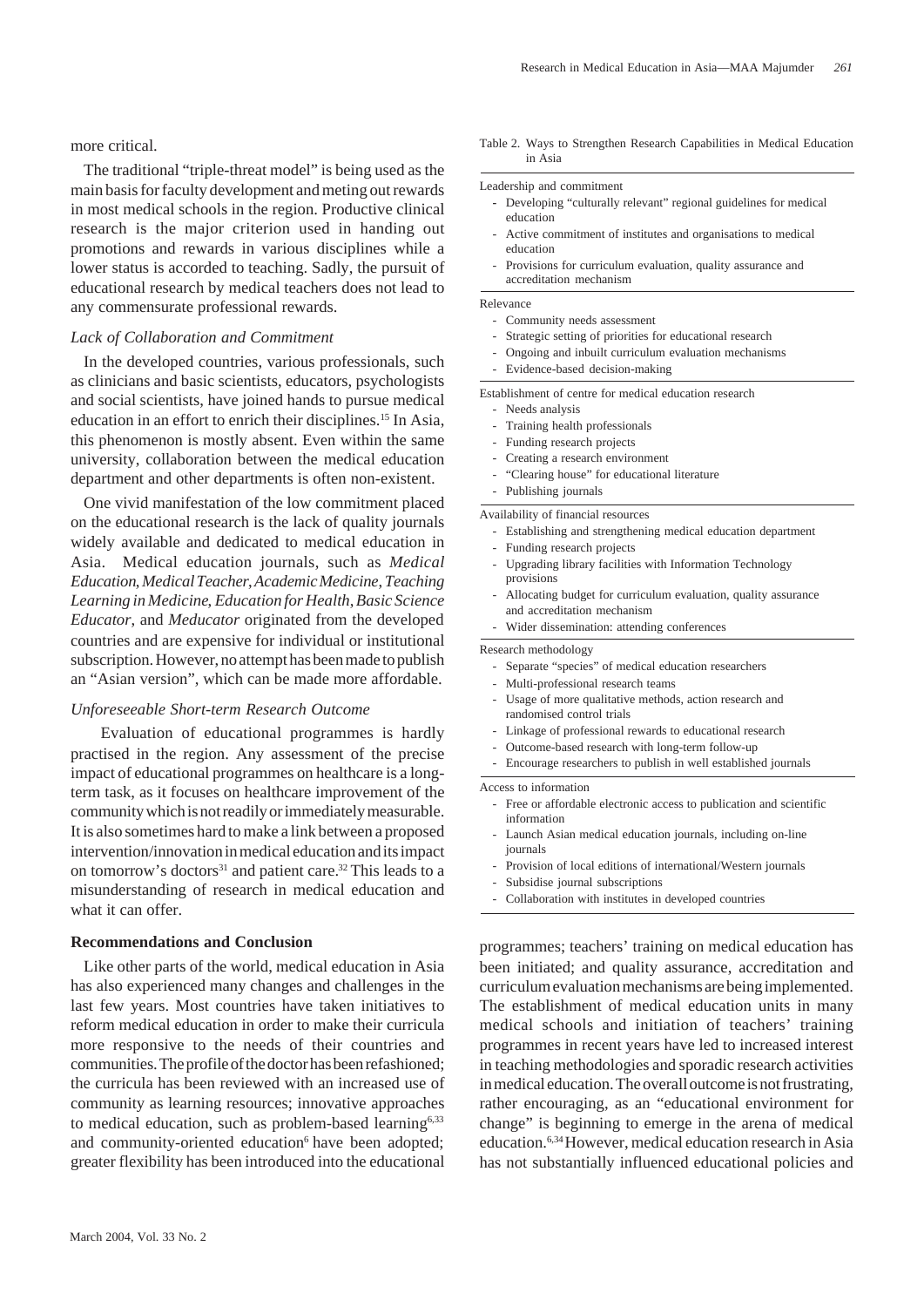practices like that of developed countries, which is reflected by the scanty published studies on this important area.<sup>7,33</sup> The foremost task is to identify the problems (Table 1) that tend to such a "disarray" situation and their possible solutions (Table 2).

Medical education research will flourish in Asia if medical schools, governmental and non-governmental agencies relook their missions to assess the prevailing realities followed by strategic setting of priorities. The nature and areas of medical education research and its achievable goals must be defined by allocating the necessary funds. Need-based reorientation of medical education should be a high priority agenda.6,35

The prestige of medical education can be raised in the region by consolidating its knowledge base and through effective and wider dissemination of research findings among professionals and other stakeholders. Research findings must contribute to an improvement in the education environment and health of the community, while the efforts of researchers must be duly recognised and appropriately rewarded. To maximise the use of research among medical teachers and policymakers, it must be accessible, comprehensive, convincing and relevant.<sup>21,36</sup> Researchers must conduct planned studies to make educational activities truly evidence-based. Curriculum evaluation,<sup>23</sup> quality assurance<sup>37</sup> and the accreditation mechanisms<sup>38</sup> should be in place in the medical schools to generate evidences for curricular changes and educational management. Qualitative methods<sup>15,39</sup> and action research<sup>5,15</sup> are to be practised to investigate the processes and practices in medical education. In addition, where feasible and applicable, RCTs are to be undertaken to assess the effectiveness of educational innovations and interventions.<sup>29,30</sup>

As the triple-threat approach threatens to stifle medical research, Pellegrin and Arana<sup>40</sup> have argued in favour of using the "specialisation model"<sup>41</sup> (first mooted by the renowned economist Adam Smith) to create a separate "species" of researchers to conduct medical education research. This can be adopted in Asia as well. Multiprofessional research teams<sup>15</sup> are to be encouraged to conduct outcome-based research with long-term follow-up of educational effectiveness.

A regional centre for medical education research, $42$  with affiliated national institutes, can be established with the help of regional and international organisations. The goals of the centre should be to conduct a needs assessment in order to identify areas of priority, provide training to the healthcare personnel, facilitate well-funded, peer-reviewed and academically credible research, disseminate research findings with the publication of a medical education journal and to create a "research environment". The centre should have a documentation centre that acts as a clearing house for educational literature. This would solve a perennial problem faced by education researchers in Asian countries: non-availability of books and journals on medical education.

In developing countries, healthcare professionals are faced with the problem of having very limited access to the latest information.43,44 To overcome this problem, following initiatives are to be taken: free access to on-line materials, publication of low-cost editions of books and journals for the local market, publication of medical education journals including on-line journals, subsidised journal subscription rates, establishment of regional databases, and collaboration with the institutes of developed countries. The *British Medical Journal* has already taken initiative to provide free electronic access to its 23 specialist journals to more than 100 of the poorest countries in the world.<sup>45</sup> The World Health Organisation has provided institutions in the developing world freeor affordable electronic access to the publications of many big commercial publishers.<sup>46</sup>

The author is optimistic that research will produce information that can be used by every stakeholder – from policymakers to medical teachers – to increase the relevance, quality, cost-effectiveness and equity of medical education, which have a direct impact on the healthcare of the region where about 60% of the world population resides. The more research there is and the better it gets, the greater will be its impact on medical education and practice. The optimism and assumption of educational research, as expressed by Shaeffer,<sup>47</sup> are also true for medical education in Asia:

"….. the 'garden' of research will prosper if 'a hundred of flowers' bloom, more kinds of people (teachers, students, policymakers and professional researchers) should be encouraged to use more kinds of skills and techniques (quantitative and qualitative, from education and from social sciences) at all level of society (nation, province, district and individual school) in more kinds of research projects. This implies the need for more funds, for greater flexibility in research finding, and for the introduction of concepts of research into the general training program."

Let's seize the time! The sooner we get on with it, the better it is.

# **Acknowledgement**

The author thanks Associate Professor Arunodaya Barman and Ms Sayeeda Rahman for their generous advice and useful remarks on an earlier draft of this article.

#### **REFERENCES**

- 1. Alpert JS, Coles R. Careers in academic medicine. Triple threat or double fake. Arch Intern Med 1988;148:1906-7.
- 2. Yap HK. Academic medicine in Singapore. Ann Acad Med Singapore 1998;27:757-8.
- 3. Spencer J. More of the same, only different. Med Educ 1999;33:877-8.